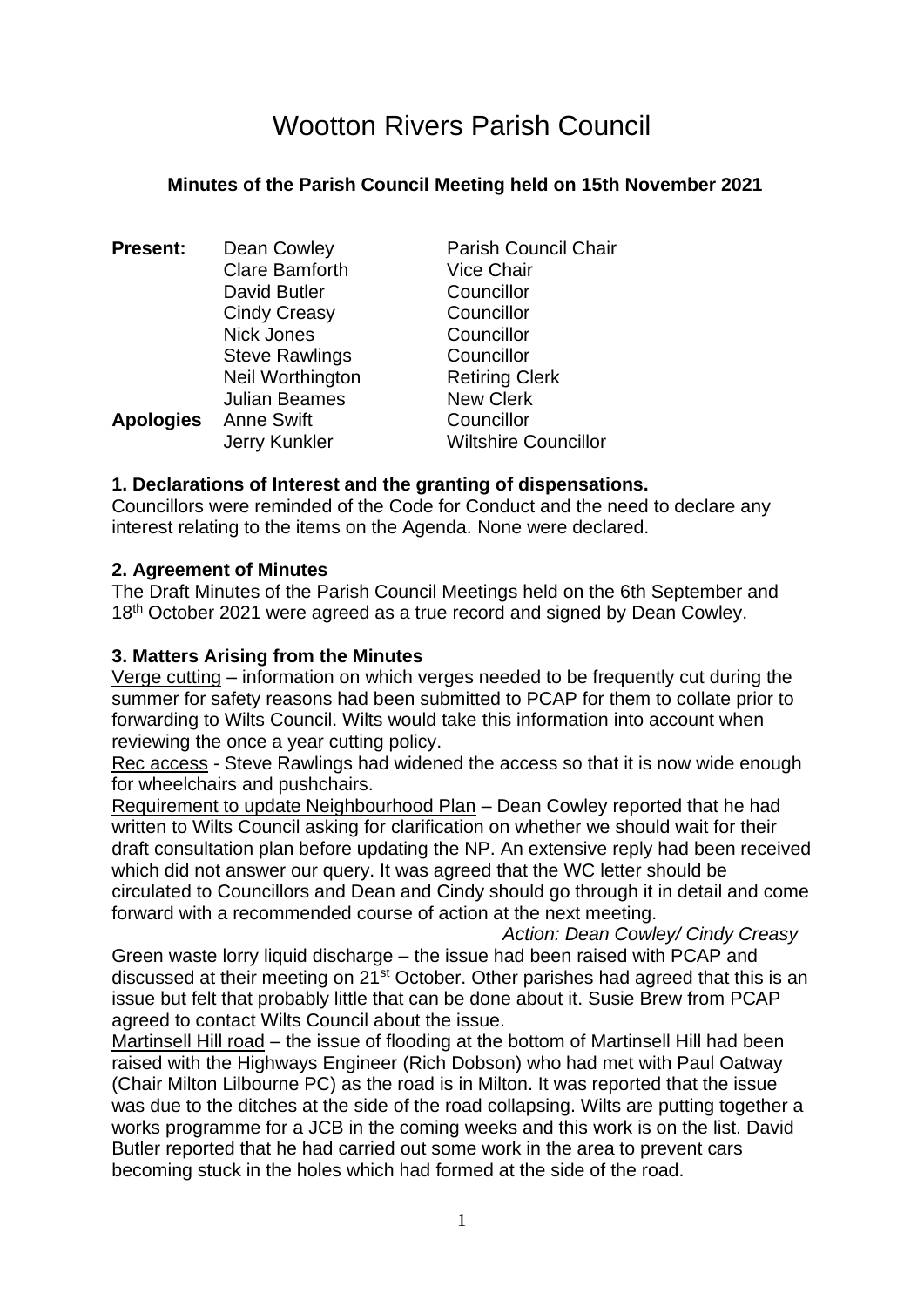Drainage work in village – The road engineer had also been chased for dates when the promised alteration work to the road drainage in the village and the cleaning out of gullies was going to take place but had not yet provided that information.  *Action - continue to chase - Clerk*

It was reported that the Parish Steward who should have been here in November had been called away to Potterne where there had been flooding and a land slip. No dates for 2022 had yet been issued. Councillors expressed concern about the number of times the steward had been seen in the area parked up but not actually working which did not reflect well on the perception of the Council and it was agreed to speak to Jerry Kunkler about this. A meeting had previously been held early in 2019 with JK and the surrounding parishes to address this issue which had resulted in improved performance for a period but this had not lasted. *Action: Clerk*

Defibrillator - the dusk to dawn bulb had been replaced.

# **4. Appointment of new clerk**

Dean Cowley reported that the appointment process for a new clerk had been concluded and an offer of employment, subject to Council approval, had been made to Julian Beames which had been accepted.

A proposal to approve the appointment was made by Dean Cowley and seconded by Clare Bamforth and supported unanimously.

Neil Worthington reported that he had had meetings with Julian to begin the handover process and that he would complete the minutes and actions from this meeting before handing over the parish laptop when effectively the changeover will come into effect. Support will continue to be available whenever necessary.

# **5. Report from Wiltshire Councillor**

Jerry Kunkler was unable to attend due to another meeting but had reported that there was little business going on due to restructuring of new directors who are about to take their posts.

# **6. Police matters**

Neil Worthington had checked the police website for the latest dates available and there was a record of one vehicle crime in the parish, a burglary, in August and non in September.

# **7. Planning**

There were no new applications to consider but the following updates on outstanding applications were reported.

Church Farm – approval had been given for the attenuation pond (20/02848/FUL) which the planning officer had said cleared all outstanding planning issues on the development. Dean Cowley reported that the site owners had stated that they would be formulating a plan of action and would keep the Parish Council informed when activity on site was likely to commence.

House near Canal – (PL/2021/06929) – the application had been removed from the WC website and was marked as Invalid due to an issue with the boundaries. The Highways consultation which had been published had stated that the vehicular access did not conform to the required standards and was unacceptable.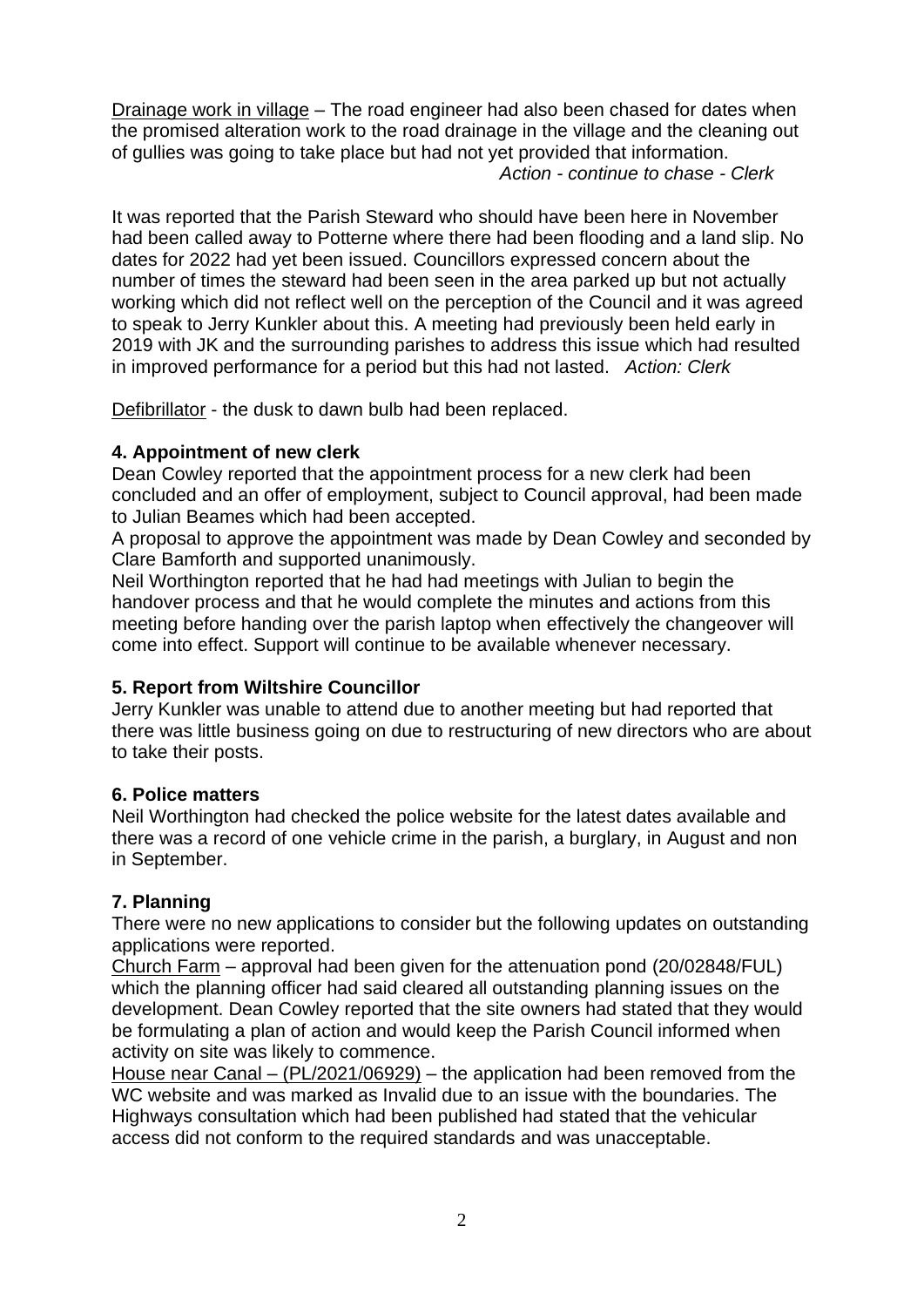House near Manor Farmhouse – (PL/2021/06385) – no decision had yet been made but the Conservation Officer's report had been published which stated that no dwelling should be allowed on the site due the to harm caused to surrounding heritage buildings and the Conservation Area.

# **8. Finance**

The current financial position was reported as follows:-

| <b>Balance at Bank</b> |           |
|------------------------|-----------|
| Deposit Account        | 5,350.58  |
| <b>Current Account</b> | 4,573.17  |
| Total funds in bank    | £9,923.75 |

of which £2,138.34 was ring-fenced for Recreation Ground maintenance and new equipment.

Income/Payments

The following payment had been received - £1098.34 from the Church PCC as 50% proceeds from the August Bank Holiday fete and fun run event.

The following payments which had been made were approved by the Council

idverde July-Sept grass cutting £276.38 Wessex – Contact Autumn 21 £23.00

The following new payments were approved for payment by BACS

Clerk salary  $2020/21$  - based on 3 hours/week @ £10.04 = £1566.24 (subject to PAYE) Neil Worthington (payment to Viking for printer ink & paper) £79.75

# BEAM

Figures for the year up to the end of October had been received from Ford Fuel Oil and showed an increase of 18.8% from last year to a total of 176,699 litres. Nick Mitchell-Briggs agreed to check the summary to ensure all the new members had been included. Assuming all was correct an invoice will be sent to Ford requesting payment of £883.50

# Budget

Neil Worthington reported that the planned expenditure for this year (2021/22) was £4056 and that he anticipated that the outgoings will be very close to that figure (although there were still over 4 months of the financial year to go). However, due to the increase in the BEAM rebate the anticipated income would increase by £140 so that the overall financial position would be better than expected.

# **Precept**

Wiltshire have provided this year's tax base figure which has slightly increased meaning that our precept can increase by £33 without showing any increase to an individual's tax. The precept request has to be made by 18th January 2022 so it was agreed that the next PC meeting would be scheduled for 10th January before which the draft budget for 2022/23 and various funding options would be circulated.